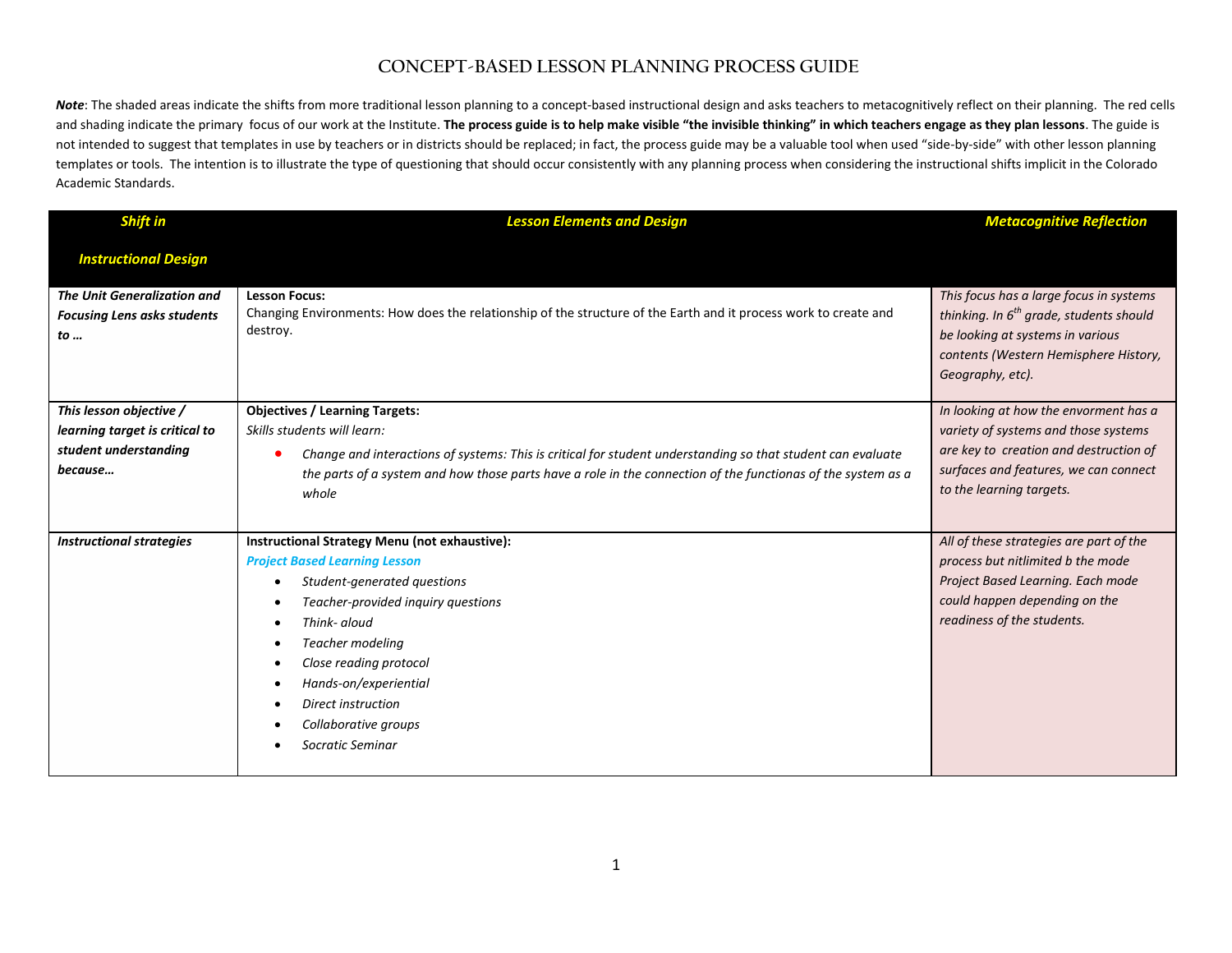| In the first 3-7 minutes of the | Opening (hook / anticipatory set / lesson launch)                                                                     | Having the ability to "own" the first                                             |
|---------------------------------|-----------------------------------------------------------------------------------------------------------------------|-----------------------------------------------------------------------------------|
| lesson,                         |                                                                                                                       | learning in this unit about change and                                            |
|                                 | Instructional Strategy chosen: Students choose a system (daily routine, afterschool, school schedule) diagram it,     | interactions of systems, students build                                           |
|                                 | explain it. Then, remove or add parts and revise a prediction as to how that system would be altered.                 | the foundations of looking at things in a<br>different manner.                    |
|                                 | Why is this strategy impactful:                                                                                       |                                                                                   |
|                                 | This strategy gets student thinking about their own sytems and that even small changes can have large impacts on      | Looking into personal situations creates                                          |
|                                 | how the system functions after or they find that not all changes create predicatable outcomes.                        | a relevant task on the onset of the                                               |
|                                 | How does this strategy support meeting the "just-right challenge," or "building relationships," or "creating          | learning. The students look at things                                             |
|                                 | relevancy," or "fostering disciplinary literacy"?                                                                     | with an iquiry perspective versus                                                 |
|                                 |                                                                                                                       | accepting the outcomes as they are<br>presented. It helps in the creation of      |
|                                 | Student have the ability to go as in-depth as they would like. If a student chooses a system that is simple, they may | understanding how to find the "why".                                              |
|                                 | have an opportunity to complete the analysis of another system, while student that think at the higher levels may     |                                                                                   |
|                                 | only get partially through.                                                                                           |                                                                                   |
|                                 |                                                                                                                       |                                                                                   |
| The Learning Experience will    | <b>Learning Experience / Lesson</b>                                                                                   | The learning is this activity impacts<br>students ability to find the eceassry    |
|                                 | <b>Instructional Strategy chosen:</b>                                                                                 | information to describe the process they                                          |
|                                 |                                                                                                                       | are investigating. Then woula Iso need                                            |
|                                 | Students will then take an Earth system (phenomenon) and deconstruct the event for its parts as they exist now.       | to make relevant coneections to others                                            |
|                                 | Looking for the creative/deconstructive events that this system causes and how do people, plants, and animals         | content and express the learning in an                                            |
|                                 | react. Students would take time to look at the cuases and effects, dissect the parts from the whole, and look at the  | individualized way.                                                               |
|                                 | connections amongst various system in the rooms. They would then create a room "web" of the various features          |                                                                                   |
|                                 | and phenomenon and decide how they are connected and what happens if that connection was lost.                        |                                                                                   |
|                                 |                                                                                                                       | Student products or process will be                                               |
|                                 | Why is this strategy impactful:                                                                                       | evidence on how the strategies are                                                |
|                                 | (In what ways does this strategy move the learner toward meeting the learning target? How would this strategy ensure  | being infused into the learning. Let                                              |
|                                 | all students, with differentiated needs, can feel successful?)                                                        | students guide the strategies and make<br>sure to capture any new pieces that can |
|                                 | How does this strategy support meeting the "just-right challenge," or "building relationships," or "creating          | float to the surface.                                                             |
|                                 | relevancy," or "fostering disciplinary literacy"?                                                                     |                                                                                   |
|                                 |                                                                                                                       |                                                                                   |
| The closing activity reinforces | <b>Closure</b>                                                                                                        |                                                                                   |
| the learning.                   |                                                                                                                       |                                                                                   |
|                                 | Instructional Strategy chosen: Create a reflective environment for student to summarize how they were able to         |                                                                                   |
|                                 | reach the intended goal that was identifies at the beginning. This could be running through an example or have        |                                                                                   |
|                                 | stuent showcase to other teams of students, parents, teachers. Provide questions to ask.                              |                                                                                   |
|                                 | Why is this strategy impactful:                                                                                       |                                                                                   |
|                                 | Students need to have a deeper understanding of the content as well as develop the skill of communiting,              |                                                                                   |
|                                 | evaluating, and creating.                                                                                             |                                                                                   |
|                                 |                                                                                                                       |                                                                                   |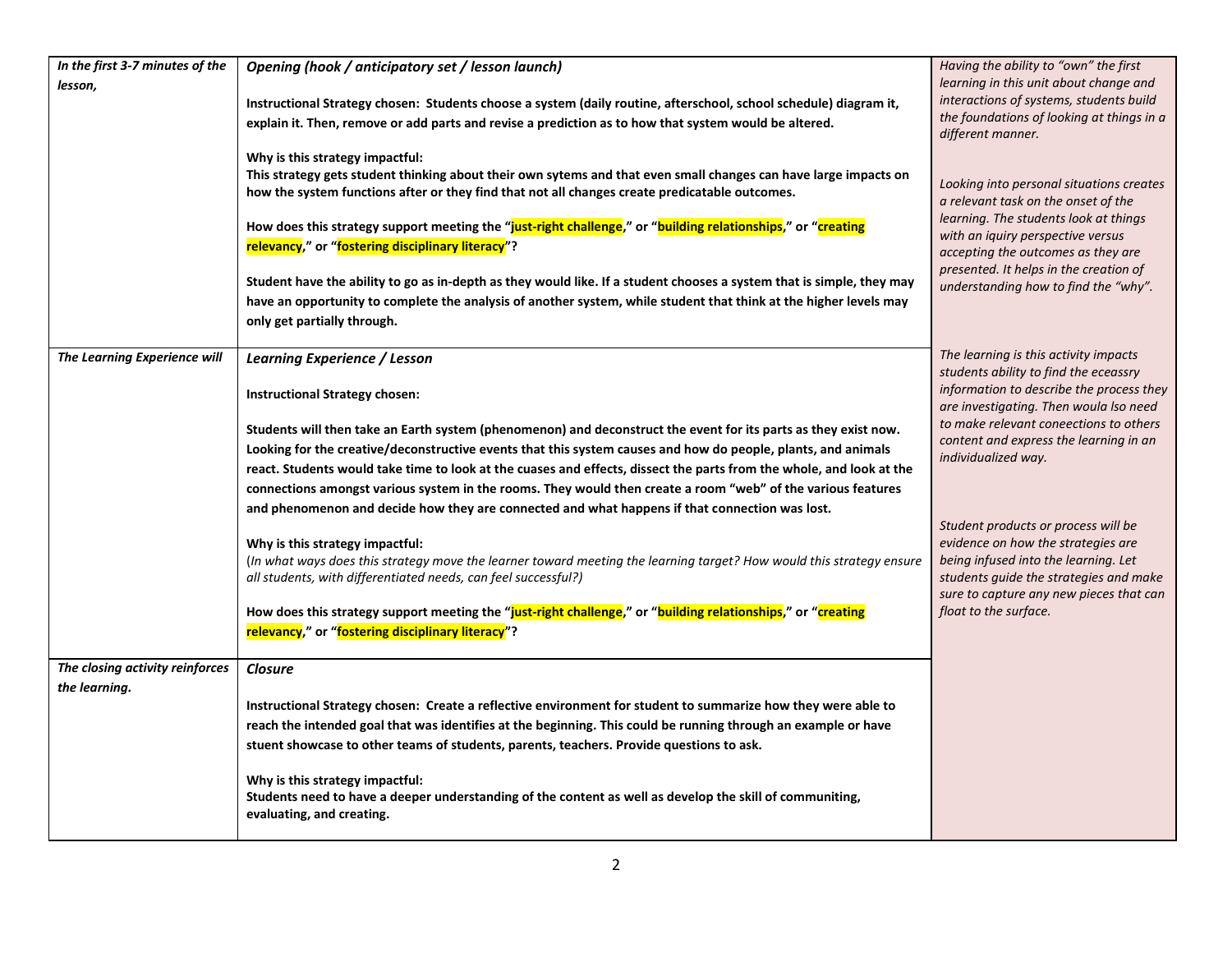|                                                           | How does this strategy support meeting the "just-right challenge," or "building relationships," or "creating<br>relevancy," or "fostering disciplinary literacy"?<br>Student will have the opportunity to express the learning and refection that is meaningful to them. It will not be a<br>teacher directed exercise where one answer is what I am looking for. These students will get valuable feedback<br>from those they share with and where they could have improved as well as the places they excelled. |                                                                                             |
|-----------------------------------------------------------|-------------------------------------------------------------------------------------------------------------------------------------------------------------------------------------------------------------------------------------------------------------------------------------------------------------------------------------------------------------------------------------------------------------------------------------------------------------------------------------------------------------------|---------------------------------------------------------------------------------------------|
| <b>Technological resources that</b>                       | <b>Technological Resource and application:</b>                                                                                                                                                                                                                                                                                                                                                                                                                                                                    | Tool in technology need to be<br>purposeful. Just typing in a document                      |
| will support student learning<br>and move students toward | These resources will vary: (Internet, Ipads, cameras, audio tools, printers, etc) This will be dependant upon the level                                                                                                                                                                                                                                                                                                                                                                                           | and not having something "new" being                                                        |
| the learning target.                                      | and readiness of the students.                                                                                                                                                                                                                                                                                                                                                                                                                                                                                    | tried and refined is a loss. Students                                                       |
|                                                           | Website design.                                                                                                                                                                                                                                                                                                                                                                                                                                                                                                   | need to expand the comfort level they<br>have with a tool and take it to the next<br>level. |
|                                                           | How: In what ways does this chosen resource support meeting the "just-right challenge," or "building<br>relationships," or "creating relevancy," or "fostering disciplinary literacy"?                                                                                                                                                                                                                                                                                                                            |                                                                                             |
|                                                           | Student will have the opportunity to build the product of their choice using the technology tools available to them                                                                                                                                                                                                                                                                                                                                                                                               |                                                                                             |
|                                                           | throughout the process. They have the understanding that some tools may be more untilized over others based                                                                                                                                                                                                                                                                                                                                                                                                       |                                                                                             |
|                                                           | upon the previous exposures in units and lessons prior.                                                                                                                                                                                                                                                                                                                                                                                                                                                           |                                                                                             |
| Formative assessment will be                              | <b>Formative Assessment</b>                                                                                                                                                                                                                                                                                                                                                                                                                                                                                       |                                                                                             |
| a quick Check for<br><b>Understanding in which</b>        | Formative Assessment tool/method: background material gathered, technology component integrated and how,                                                                                                                                                                                                                                                                                                                                                                                                          |                                                                                             |
| students will demonstrate                                 | presentation material outlined, text evidence, practice sessions of connecting ideas with peers, vocabulary usage                                                                                                                                                                                                                                                                                                                                                                                                 |                                                                                             |
| they are or are not on track.                             |                                                                                                                                                                                                                                                                                                                                                                                                                                                                                                                   |                                                                                             |
|                                                           | Learning indicators of success:<br>Student generated checkpoints. Interest level differentiation. Collaborative learning progression rubric                                                                                                                                                                                                                                                                                                                                                                       |                                                                                             |
|                                                           |                                                                                                                                                                                                                                                                                                                                                                                                                                                                                                                   |                                                                                             |